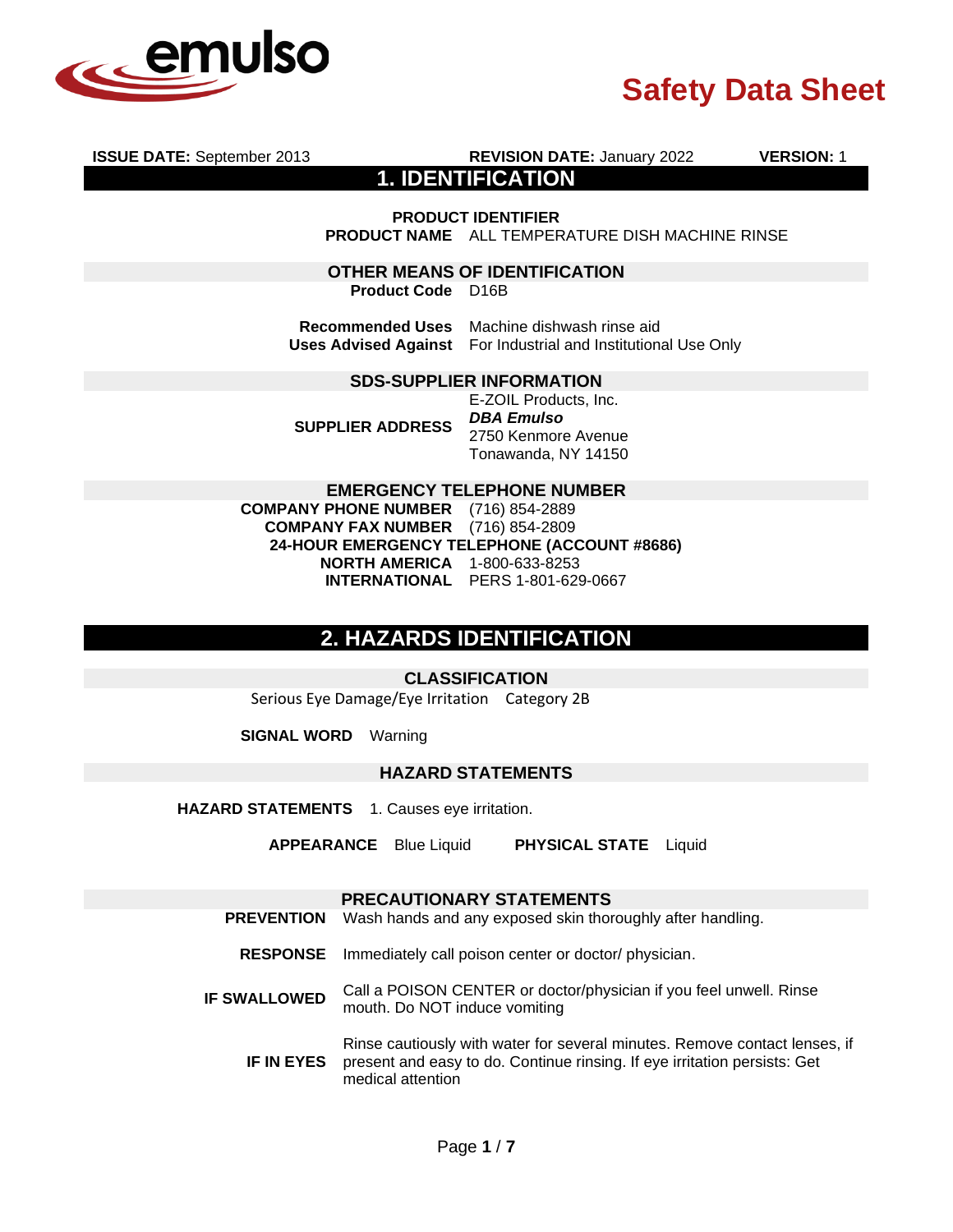

| <b>IF ON SKIN/HAIR</b>                                   | Remove/Take off immediately all contaminated clothing. Rinse skin with<br>water/shower Wash contaminated clothing before reuse              |
|----------------------------------------------------------|---------------------------------------------------------------------------------------------------------------------------------------------|
| <b>IF INHALED</b>                                        | Remove victim to fresh air and keep at rest in a position comfortable for<br>breathing Immediately call a poison center or doctor/physician |
|                                                          | <b>IF EXPOSED/CONCERNED</b> Get medical advice/ attention.                                                                                  |
|                                                          | <b>STORAGE</b> Store locked-up. Keep away from children.                                                                                    |
| <b>DISPOSAL</b>                                          | Dispose of contents/container to an approved waste disposal plant.                                                                          |
| <b>HAZARDS NOT OTHERWISE</b><br><b>CLASSIFIED (HNOC)</b> | N/A                                                                                                                                         |

## **3. COMPOSITION/INFORMATION ON INGREDIENTS**

| <b>CHEMICAL NAME</b>                         | <b>CAS NUMBER</b> | WEIGHT - % |
|----------------------------------------------|-------------------|------------|
| water                                        | 7732-18-5         | 60-100     |
| Alcohols, C6-10, ethoxylated<br>propoxylated | 68987-81-5        | 10-30      |

\*\*If Chemical Name/CAS No is "proprietary" and/or Weight-% is listed as a range, the specific chemical identity and/or percentage of composition has been withheld as a trade secret.\*\*

## **4. FIRST-AID MEASURES**

#### **DESCRIPTION OF FIRST AID MEASURES**

- **GENERAL ADVICE** Provide this SDS to medical personnel for treatment.
	- **EYE CONTACT** Rinse cautiously with water for several minutes. Remove contact lenses, if present and easy to do. Continue rinsing. Immediately call a poison center or doctor/physician.

**SKIN CONTACT** Remove/Take off immediately all contaminated clothing. Rinse skin with water/shower. If skin irritation occurs: Get medical advice/attention. Wash contaminated clothing before reuse.

- **INHALATION** Remove victim to fresh air and keep at rest in a position comfortable for breathing. Immediately call a poison center or doctor/physician.
	- **INGESTION** Rinse mouth. Do NOT induce vomiting. If conscious give 2 glasses of water to dilute. Never give anything by mouth to an unconscious person. Call a poison center or doctor/physician

#### **POTENTIAL ACUTE HEALTH EFFECTS**

*Most important symptoms and effects, both acute and delayed*

**SYMPTOMS** Harmful if swallowed. Causes severe skin burns and eye damage. May cause irritation to the mucous membranes and upper respiratory tract.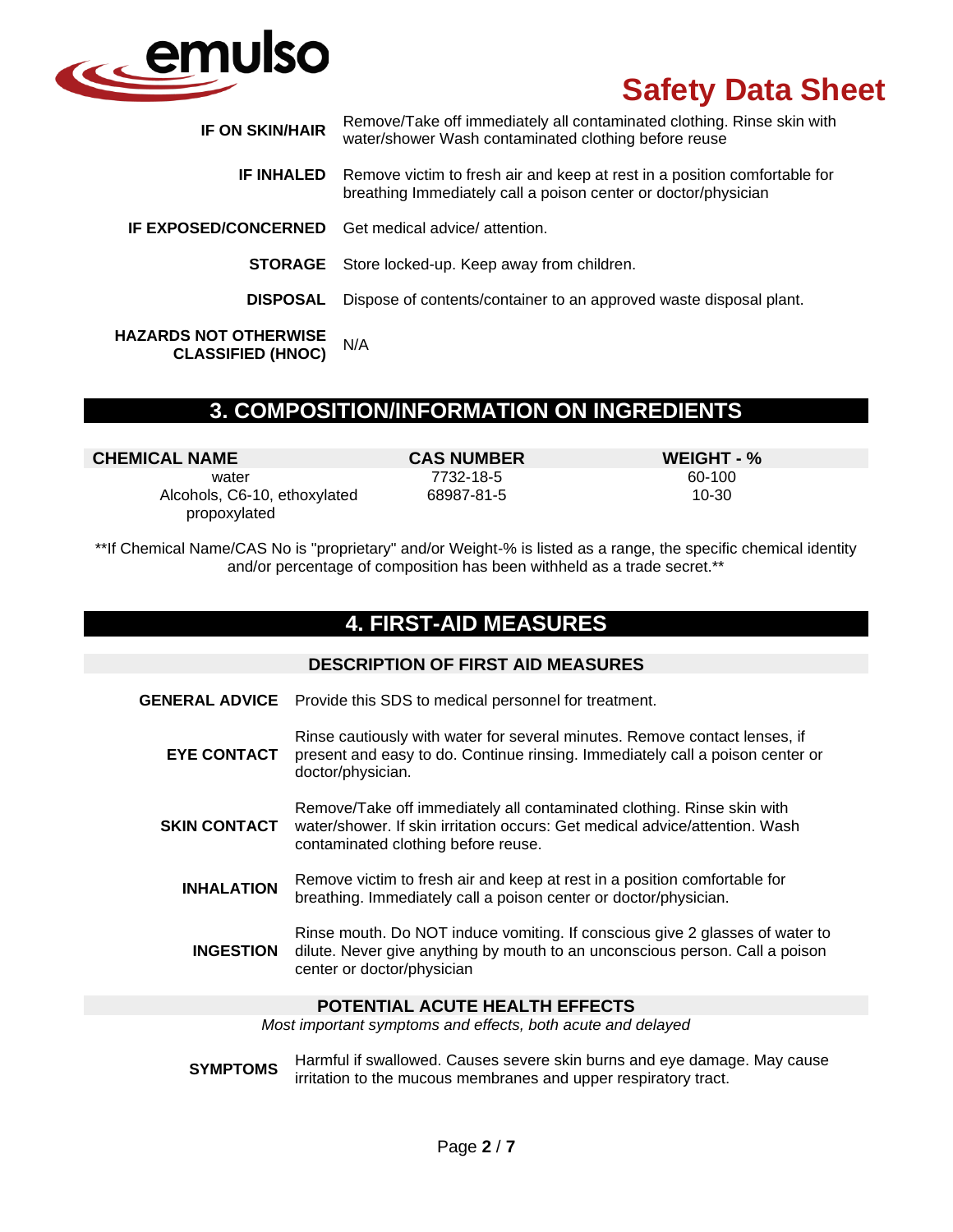

**NOTES TO PHYSICIAN** Treat symptomatically

## **5. FIRE-FIGHTING MEASURES**

| <b>SUITABLE EXTINGUISHING MEDIA</b>           | Use extinguishing measures that are appropriate to local<br>circumstances and the surrounding environment. |
|-----------------------------------------------|------------------------------------------------------------------------------------------------------------|
| UNSUITABLE EXTINGUISHING MEDIA                | None known                                                                                                 |
| <b>HAZARDOUS CUMBUSTION PRODUCTS</b>          | May include Carbon monoxide Carbon dioxide and other<br>toxic gases or vapors.                             |
| <b>SPECIFIC HAZARDS ARISING FROM CHEMICAL</b> | Dried product is capable of burning. Combustion<br>products are toxic.                                     |

### **PROTECTIVE EQUIPMENT AND PRECAUTIONS FOR FIRE-FIGHTERS**

As in any fire, wear self-contained breathing apparatus pressure-demand, MSHA/ NIOSH (approved and equivalent) and full protective gear.

## **6. ACCIDENTAL RELEASE MEASURES**

#### **PERSONAL PRECAUTIONS, PROTECTIVE EQUIPMENT AND EMERGENCY PROCEDURES**

| <b>PERSONAL PRECAUTIONS</b>      | Avoid contact with skin, eyes or clothing. Use personal protective<br>equipment as required. |
|----------------------------------|----------------------------------------------------------------------------------------------|
| <b>ENVIRONMENTAL PRECAUTIONS</b> | Do not rinse spill onto the ground, into storm sewers or bodies of<br>water.                 |
|                                  |                                                                                              |
|                                  |                                                                                              |

#### **METHODS AND MATERIALS FOR CONTAMINATION AND CLEAN-UP**

| <b>CONTAMINATION</b> | Prevent further leakage or spillage if safe to do so. Soak up and<br>contain spill with an inert (i.e. vermiculite, dry sand or earth) absorbent<br>material.                                                                                                    |
|----------------------|------------------------------------------------------------------------------------------------------------------------------------------------------------------------------------------------------------------------------------------------------------------|
| <b>CLEAN-UP</b>      | Use personal protective equipment as required. Dam up. Cover liquid<br>spill with sand, earth<br>or other non-combustible absorbent material. Take up mechanically,<br>placing in appropriate containers for disposal. Clean contaminated<br>surface thoroughly. |

## **7. HANDLING AND STORAGE**

### **PRECAUTIONS FOR SAFE HANDLING**

| <b>PROTECTIVE MEASURES</b> | Handle in accordance with good industrial hygiene and safety practice. |
|----------------------------|------------------------------------------------------------------------|
|                            | Wash thoroughly after handling.                                        |

#### **CONDITIONS FOR SAFE STORAGE (INCLUDING ANY INCOMPATIBILITIES)**

| <b>STORAGE CONDITIONS</b> | Keep containers tightly closed in a dry, cool and well-ventilated place. Keep |
|---------------------------|-------------------------------------------------------------------------------|
|                           | out of the reach of children. Keep from freezing.                             |

**INCOMPATIBLE MATERIALS** None known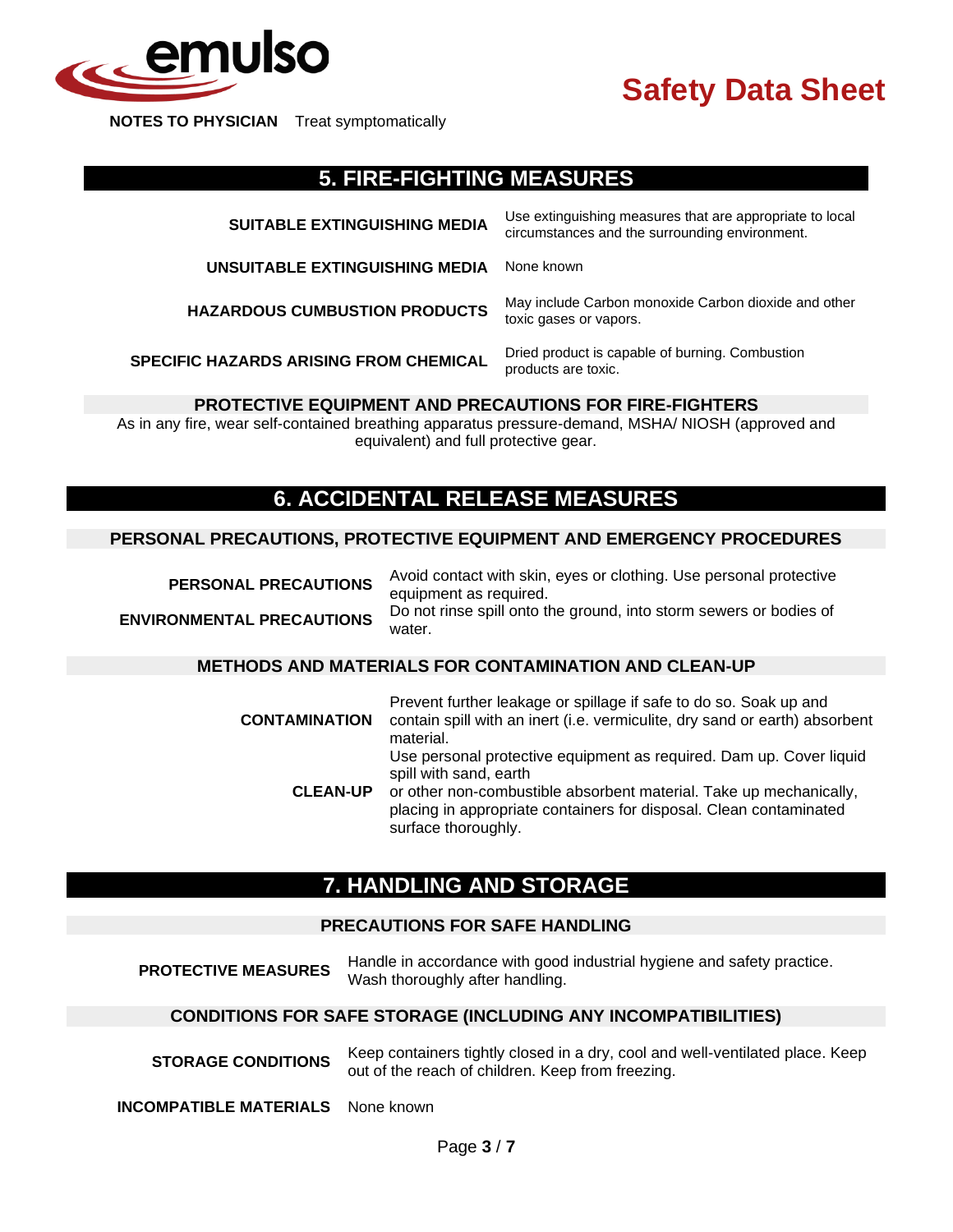

## **8. EXPOSURE CONTROLS/PERSONAL PROTECTION**

### **EXPOSURE GUIDELINES**

None established.

**ENGINEERING CONTROLS** Provide good general ventilation.

If work practices generate dust, fumes, gas, vapors or mists which expose workers to chemicals above the occupational exposure limits, local exhaust ventilation or other engineering controls should be considered.

#### **INDIVIDUAL PROTECTION MEASURES**

| <b>EYE/FACE PROTECTION</b>    | Not required with expected use.                                                                                                                                                                          |
|-------------------------------|----------------------------------------------------------------------------------------------------------------------------------------------------------------------------------------------------------|
| <b>SKIN/BODY PROTECTION</b>   | Not required with expected use.                                                                                                                                                                          |
| <b>RESPIRATORY PROTECTION</b> | Not required with expected use.                                                                                                                                                                          |
|                               | If occupational exposure limits are exceeded or respiratory irritation occurs,<br>use of a NIOSH approved respirator suitable for the use-conditions and<br>chemicals in Section 3 should be considered. |
| <b>GENERAL HYGIENE</b>        | Wash hands and any exposed skin thoroughly after handling.                                                                                                                                               |
|                               | See 29 CFR 1910.132-138 for further guidance.                                                                                                                                                            |

## **9. PHYSICAL AND CHEMICAL PROPERTIES**

| <b>PHYSICAL STATE</b>               | Liquid              |
|-------------------------------------|---------------------|
| <b>APPERANCE</b>                    | <b>Blue Liquid</b>  |
| <b>COLOR</b>                        | Blue                |
| ODOR                                | Mild                |
| <b>ODOR THRESHOLD</b>               | Not determined      |
| рH                                  | $6.0 - 7.0$         |
| <b>MELTING POINT/FREEZING POINT</b> | Not determined      |
| <b>BOILING POINT/BOILING RANGE</b>  | 100 °C / 212 °F     |
| <b>FLASH POINT</b>                  | > 100 °C / > 212 °F |
| <b>EVAPORATION RATE</b>             | < 1                 |
| <b>FLAMMABILITY (SOLID, GAS)</b>    | Not determined      |
| <b>UPPER FLAMMABILITY LIMITS</b>    | Not determined      |
| <b>LOWER FLAMMABILITY LIMITS</b>    | Not determined      |
| <b>VAPOR PRESSURE</b>               | Unknown             |
| <b>SPECIFIC GRAVITY</b>             | 1.01                |
| <b>RELATIVE DENSITY</b>             | Not determined      |
| <b>WATER SOLUBILITY</b>             | Soluble in water    |
| <b>PARTITION COEFFICIENT</b>        | Not determined      |
| <b>N-OCTANOL/ WATER</b>             | Not determined      |
| <b>AUTO-IGNITION TEMPERATURE</b>    | Not determined      |
| <b>DECOMPOSITION TEMPERATURE</b>    | Not determined      |
| <b>VISCOSITY</b>                    | Not determined      |

## **10. STABILITY AND REACTIVITY**

**REACTIVITY** Not reactive under normal conditions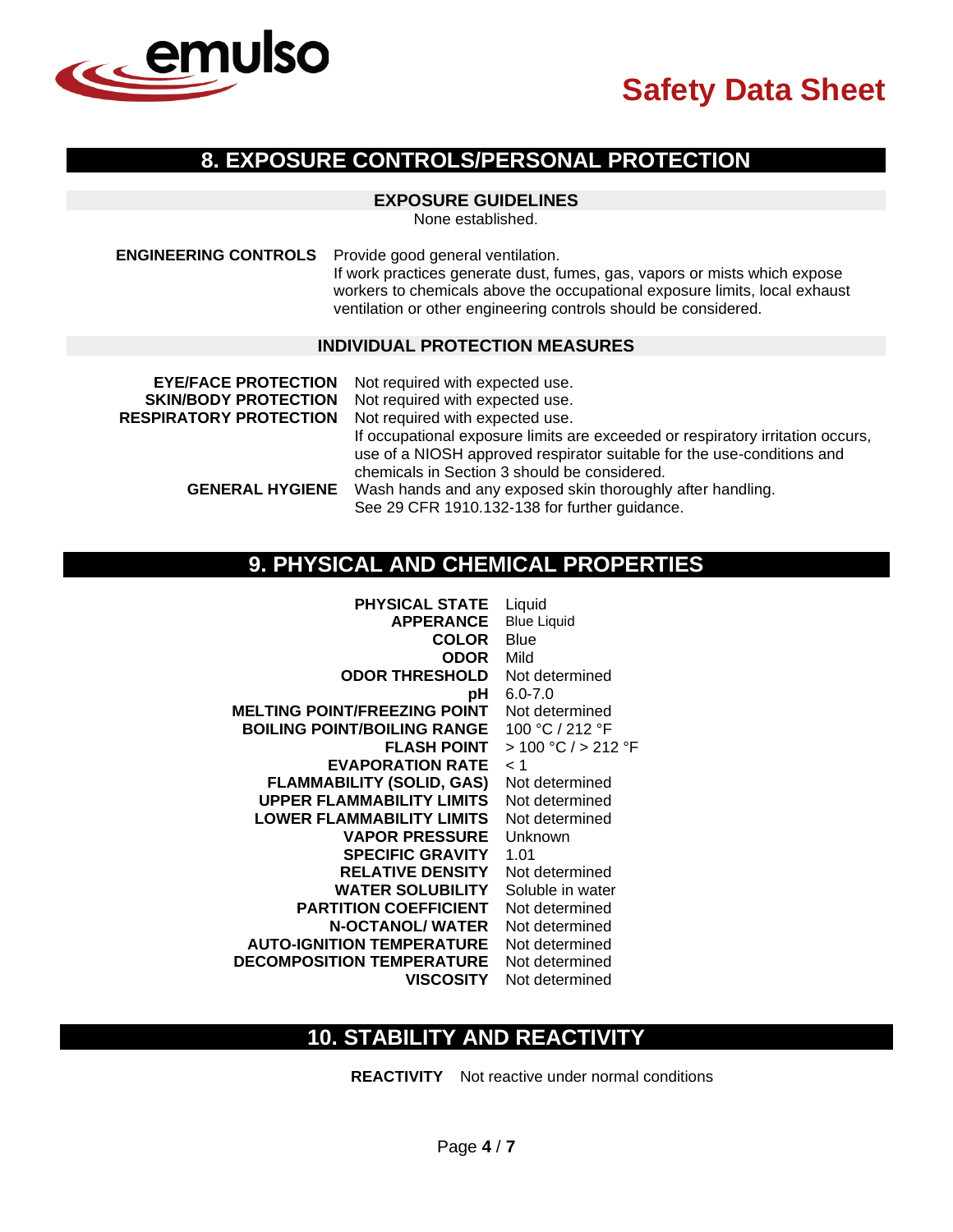

**CHEMICAL STABILITY** Stable under recommended storage conditions **POSSIBILITY OF HAZARDOUS REACTIONS** Not expected to occur with normal handling and storage. **CONDITIONS TO AVOID** Extremes of temperature and direct sunlight. **INCOMPATIBLE MATERIALS** Strong oxidizing agents. Strong acids. **HAZARDOUS DECOMPOSITION PRODUCTS** May include carbon monoxide, carbon dioxide (CO2) and other toxic gases or vapors.

## **11. TOXICOLOGICAL INFORMATION**

*Information on likely routes of exposure.*

**EYE CONTACT** Pain, redness and swelling of the conjunctiva. **SKIN CONTACT** Drying of the skin.<br>**INHALATION** Nasal discomfort a Nasal discomfort and coughing. **INGESTION** Pain, nausea, vomiting and diarrhea.

### **COMPONENT INFORMATION**

| <b>CHEMICAL NAME</b>        | <b>ORAL LD50</b>         | <b>DERMAL LD50</b>      | <b>INHALATION LC50</b>   |
|-----------------------------|--------------------------|-------------------------|--------------------------|
| Potassium hydroxide         | $= 284$ mg/kg (Rat)      | ۰                       |                          |
| 1310-58-3                   |                          |                         |                          |
| Tetrasodium EDTA            | $= 10$ g/kg (Rat) = 1658 |                         | $\overline{\phantom{0}}$ |
| 64-02-8                     | mg/kg                    |                         |                          |
|                             | Rat)                     |                         |                          |
| Sodium hydroxide            | $\tilde{\phantom{a}}$    | $= 1350$ mg/kg (Rabbit) | $\blacksquare$           |
| 1310-73-2                   |                          |                         |                          |
| Trisodium Nitrilotriacetate | $= 1100$ mg/kg (Rat)     |                         | $>$ 5 mg/L (Rat) 4 h     |
| 5064-31-3                   |                          |                         |                          |
|                             |                          |                         |                          |

**SYMPTOMS** Please see section 4 of this SDS for symptoms.

**CARCINOGENICITY** Suspected of causing cancer.

| <b>Chemical Name</b> | <b>ACGIH</b> | IARC     | <b>NTP</b> | <b>OSHA</b> |
|----------------------|--------------|----------|------------|-------------|
| Trisodium            |              | Group 2B |            |             |
| Nitrilotriacetate    |              |          |            |             |
| 5064-31-3            |              |          |            |             |

### **NUMERICAL MEASURES OF TOXICITY-PRODUCT**

The following values are calculated based on chapter 3.1 of the GHS document .

**Not Available**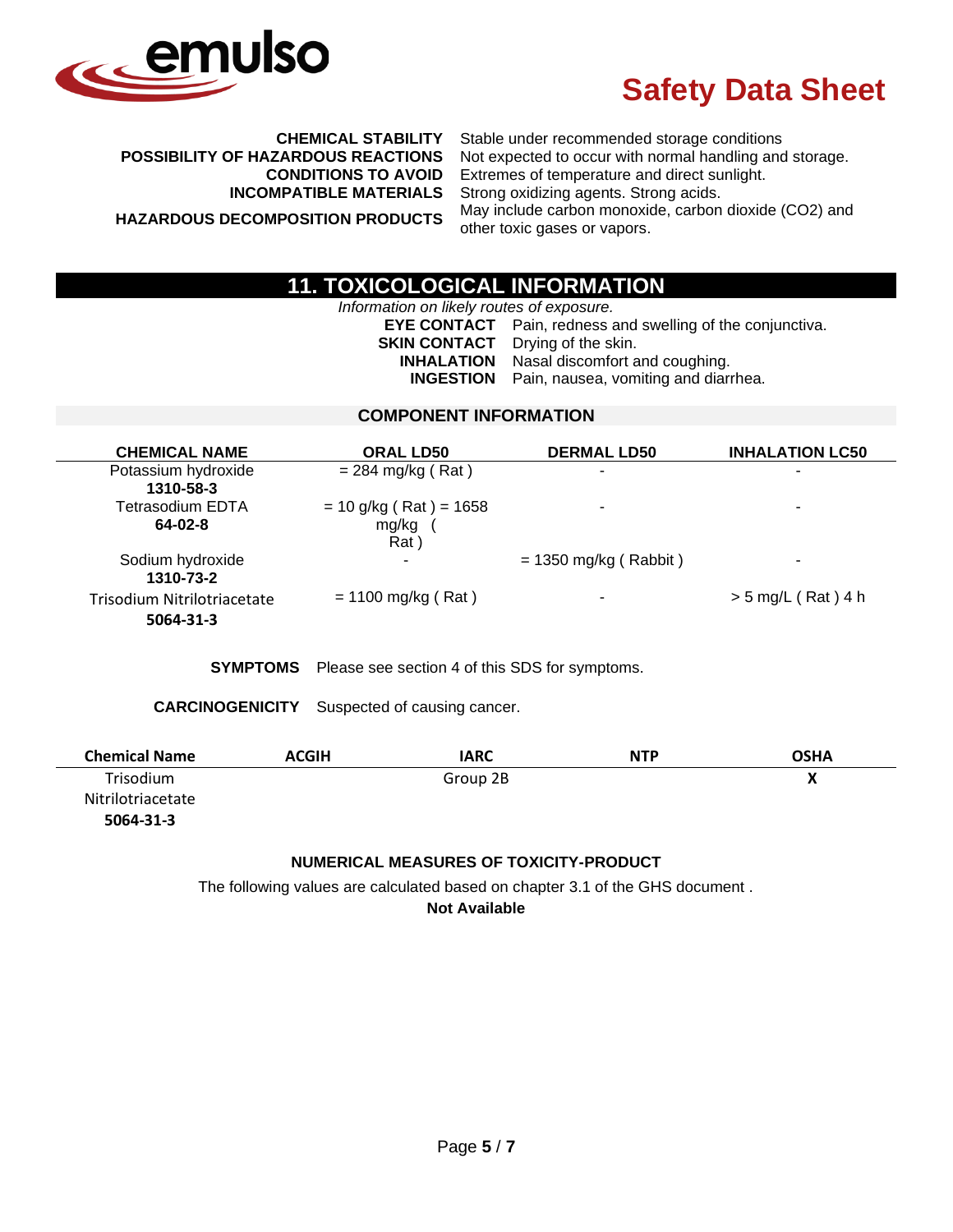

## **12. ECOLOGICAL INFORMATION**

**ECOTOXICITY** Harmful to aquatic life with long lasting effects.

| <b>AQUATIC PLANTS</b> | <b>FISH</b>                             | <b>CRUSTACEA</b>         |
|-----------------------|-----------------------------------------|--------------------------|
|                       | ٠                                       | $\overline{\phantom{0}}$ |
| Rat)                  | ٠                                       | ۰                        |
|                       | $> 90$ mL/kg (Rat)<br>2000-5000 mg/kg ( |                          |

**PERSISTENCE AND DEGRADABILITY** Not determined **BIOACCUMULATION** Not determined **OTHER ADVERSE EFFECTS** Not determined

## **13. DISPOSAL CONSIDERATIONS**

#### **WASTE TREATMENT METHODS**

**WASTE DISPOSAL** Disposal should be in accordance with applicable regional, national and local laws and regulations. **CONTAMINATED PACKAGING** Disposal should be in accordance with applicable regional, national and local laws and regulations.

## **14. TRANSPORT INFORMATION**

Please see current shipping paper for most up to date shipping information, including exemptions and special

circumstances. **DOT** Not Regulated

**IATA**

Not Regulated

**IMDG**

Not Regulated